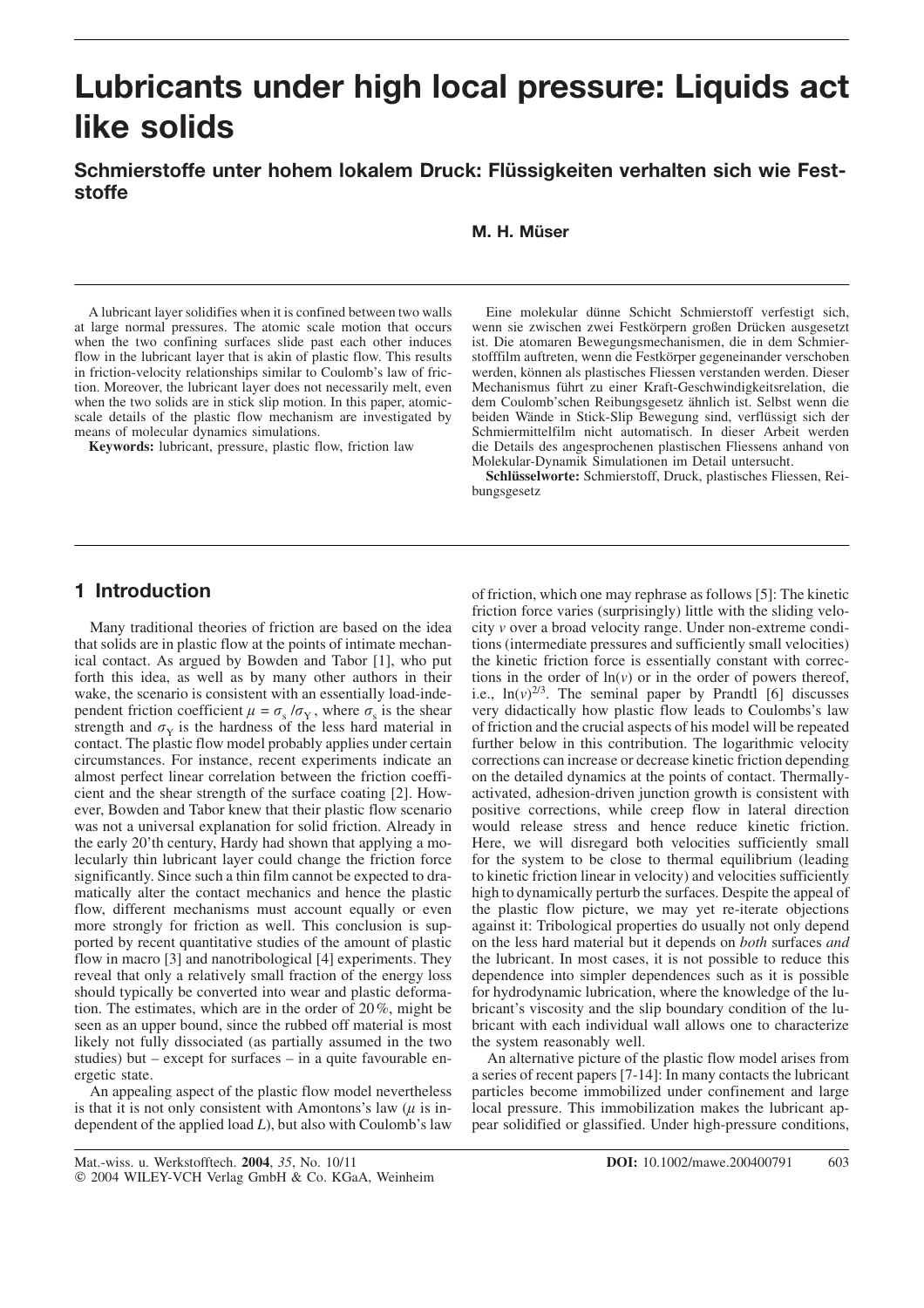

Figure 1. Sketch of two rigid, non-matching solids separated by lubricant particles represented by full circles. The confined layer is sufficiently compliant so that atoms can satisfy the interaction with both surfaces, thereby locking them together and increasing the kinetic friction force. From Ref. [9].

Abbildung 1. Schematische Abbildung von zwei geometrisch nicht ineinander passenden Festkörpern, die durch Schmiermittelteilchen (ausgefüllte Kreise) voneinander getrennt sind. Der in diese Geometrie eingeschränkte Film ist hinreichen elastisch, um die Wechselwirkungen mit beiden Wänden gleichzeitig zu befriedigen. Dadurch kann der Film die beiden Oberflächen verhaken, was zu einem Anwachsen der kinetischen Reibungskraft führt. Von Ref. [9].

lubricant particles behave similarly to hard-disks, which almost automatically would imply Amontons's law [7,9]. The generic mechanism is presented in Figure 1: Two non-identical solid surfaces, whose intrinsic corrugations (typically) do not match, can interlock geometrically if physi-sorbed atoms are present at the interface. During contact formation, these particles are mobile enough to find energetically favourable sites, i.e., sites where the gap between upper and lower surface is large. Once they are caught in favourable sites, it becomes ever more difficult to squeeze them out of the contact with increasing load. The reason is that the corrugation barriers, which suppress diffusion on the surface, will increase with increasing load. If we want to move the upper surface in Figure 1 to the right by applying a lateral force and a constant normal load, then the upper surface has to climb up an effective slope. An important conclusion from this consideration is that the friction coefficient depends on both surfaces and the lubricant. The friction force is likely to change when the size of the lubricant atoms in Figure 1 and/or the corrugation of either wall is altered. The arguments put forth in this paragraph are quite generic, i.e., they also hold if we consider more realistically polymers instead of spherical atoms or if the lubricant coverage is altered. Nevertheless, there will be corrections due to specific interactions. One may have to include adhesion and in some cases even pressure or sliding-induced chemical reactions, which our simple model cannot take into consideration.

For a general understanding of the dissipative processes, however, it may nevertheless be best to study the most simple model at hand that reproduce the well-established laws of friction. Such a model, which will be reviewed in section II, was suggested by Prandtl. While his model is very valuable from a didactic point of view, the friction mechanism put forth in his paper is probably irrelevant in most applications as it does not include the boundary lubricant. A simple model that includes the boundary lubricant and that is supposedly free of unintentionally built-in artifacts will be introduced in section III. The two subsequent sections IVand V then describe the flow of the lubricant in our model under two different conditions. First, we will assume two identical walls that are perfectly aligned in relative sliding motion. The lubricant will adopt the same periodicity when the confining surfaces are commensurate and hence become a crystal. This will allow us to study the dynamics of a crystalline boundary lubricant. Then, we will

make the two walls incommensurate so that the lubricant cannot adopt the structure of both walls simultaneously, even when the normal pressure is large. This will allow us to study the dynamics of a glassified lubricant and to work out the similarities with plastic flow of confined crystalline lubricants. In section VI, we will conclude this contribution. It may be important to emphasize that many of the arguments discussed in this paper are meant to predict trends rather than exact laws. Amontons's and Coulomb's law of friction are phenomenological laws, which are not universal, although they describe many mechanical contacts surprisingly well.

## 2 Adiabatic versus non-adiabatic friction

Coulomb's law of friction for solids is strikingly different from Stokes's law of friction which applies to a colloidal particle immersed in fluids, to name an example. Why can the friction force be almost independent of sliding velocity  $\nu$  in one case while it is proportional to  $\nu$  in many another cases? There is a rather general answer to this question as reviewed in Ref. [5]. If a system is (locally) close to thermal equilibrium, i.e., it is driven adiabatically, then the friction force will be linear in v, which follows rigorously from linear response theory – unless one is in the vicinity of a phase transition point. For example, consider the case where a 'ghost particle' is moved laterally at constant  $\nu$  over a substrate at a distance of a few Angstroms. The particle will induce sound waves in the solid that will ultimately propagate away from the surface and their energy will be lost as heat. The faster we move the test particle, the more violent the oscillations in the solid will be and the larger is the energy dissipation. However, if we move the test particle very slowly, barely any energy will be dissipated. The proportionality between the friction and the instantaneous velocity of the particle is often referred to as the drag coefficient. In fluids, such drag coefficients would be related to the viscosity, and they are an equilibrium property of the system.

The Prandtl model illustrates very nicely how falling out of thermal equilibrium leads to non-adiabatic friction. Consider a particle coupled elastically to its ideal lattice site, which moves laterally over a substrate at constant velocity v, see Figure 2. Suppose furthermore that the particle's coupling to its lattice site is relatively weak and that we can disregard thermal fluctuations for a moment. If the particle sits in a stable equilibrium site at time  $t=0$  and the lattice moves to the right as shown in Figure 2, the position of the equilibrium site will move as well. However, the (local) minimum of the potential energy will become more and more shallow with time until the position becomes unstable at some given point. The particle will then pop forward to the next available equilibrium site. After a relatively short period in time, the atom will settle in the minimum of the new equilibrium, since during the jump and thereafter energy can be lost due to interactions with the phonon bath. The interesting aspect of this process is that at small  $\nu$  and in the absence of thermal noise, the energy dissipated is always the same amount  $\Delta E$  per lattice constant moved, irrespective of the precise value of  $v$ , which implies that the friction force is independent of velocity. This behaviour is reminiscent of Coulomb friction. Once the particle has jumped and the sliding direction is inverted, we would not expect the particle to jump back immediately. Thus, there would be a hysteresis no matter how small v. One may con-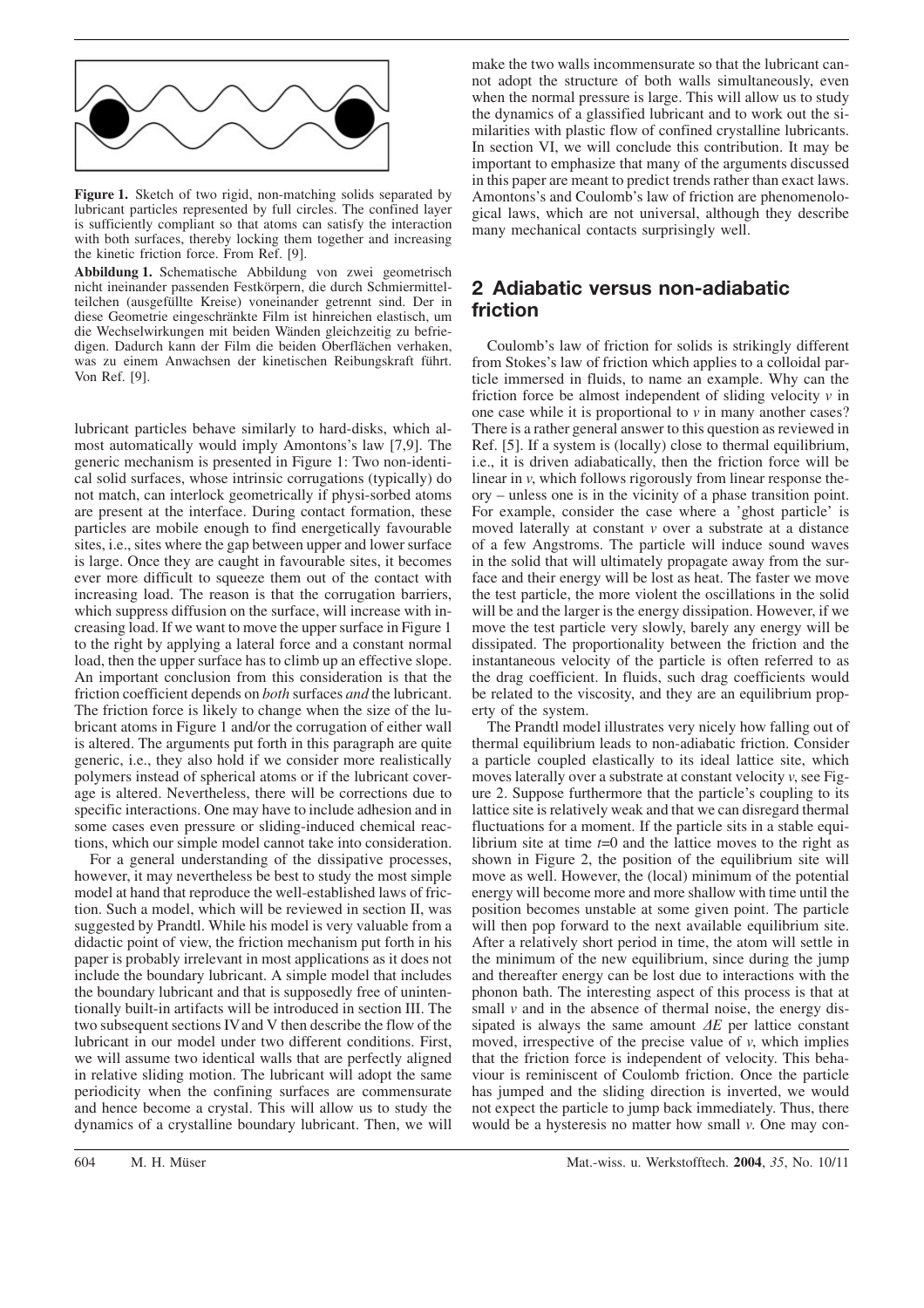

Figure 2. Sketch of the Prandtl model. A surface atom is coupled to its ideal lattice site with a spring of stiffness  $k$ . The ideal lattice site is supposed to move at constant velocity  $v_0$ . If k is greater than the curvature of the substrate potential (indicated by the sinusoidal line), then the atom has a well defined equilibrium position at all times and hence moves with a velocity in the order of  $v_0$ . This leads to simple Stokes friction. If  $k$  is less than the maximum curvature of the substrate potential, there will be more than on stable position at times and some of the position that were initially stable become unstable as the spring moves further to the right. The atom then 'pops' forward to the next available energy minimum, thereby dissipating the energy difference between the metastable site and the new equilibrium site. This leads to Coulomb like friction.

Abbildung 2. Schematische Abbildung des Prandtl'schen Modells. Ein Oberflächenatom ist durch eine Feder mit Federkonstante k an seine ideale Gitterposition gebunden. Diese bewegt sich mit einer konstanten Geschwindigkeit  $v_0$  fort. Wenn k größer ist als die maximale Krümmung des Substrat-Potenzials (das durch die wellenförmige Kurve angedeutet ist), dann hat das Atom immer genau eine wohl definierte Gleichgewichtsposition und bewegt sich daher immer mit einer Geschwindigkeit in der Größenordung von  $v_0$  weiter. Solch eine Bewegung führt zu Stoke'scher Reibung, die linear mit  $v_0$  anwächst. Wenn k kleiner ist als die maximale Krümmung des Substrat-Potenzials, dann wird es zu gewissen Zeiten mehr als eine mechanisch (meta) stabile Lage für das Oberflächenatom geben. Eine ursprünglich stabile Lage kann mit der Zeit instabil werden und das Atom springt in das nächste Energieminimum. Bei jedem Sprung wird die Energiedifferenz zwischen der alten metastabilen Lage und der neuen Gleichgewichtslage dissipiert. Dies führt zu Coulomb'scher Reibung.

clude that instabilities invoke plucking motion, mechanical hysteresis and ultimately friction laws akin of Coulomb's law of friction.

Including thermal fluctuations can alter the picture if temperature is sufficiently high. Atoms can jump prematurely before the true instability point is reached. This will obviously reduce the friction in the present model. In the extreme limit of sliding velocity sufficiently small for the system to reach full thermal equilibrium at every instant of time, i.e., at  $v=0$ , the average friction force will be zero and then increase linearly with *v*. In an intermediate velocity regime, the velocity corrections can be shown to vary only slowly with velocity, i.e., friction is constant with corrections in the order of  $ln(v)^{2/3}$  [15]. While the atomic-scale interpretation of this particular type of instability is not necessarily relevant to tribological systems, it is useful to describe atomic force microscope data. Most importantly, the Prandtl-Tomlinson model makes it easy to introduce the concept of instabilities and their crucial importance for the explanation of typical friction laws.

It is important to mention that non-adiabatic driving does not necessarily imply Coulomb's law, but it can take any nonlinear dependence in principle. In the extreme case, friction can decrease with increasing velocity. This can even be the case at relatively small velocities, for instance when two polymer brushes in good solvent conditions slide past each other [16,17].

#### 3 Model

Our model contains two parallel [111] surfaces of an fcc solid. Atoms in the surfaces are coupled elastically such that the bulk modulus of the surfaces is in the order of 20 GPa. Sometimes, the atoms are also pinned to their lattice site. In the present study, this constraint does not affect the results. The surface atoms are spaced at a distance of about 3 A and the linear length of the surfaces is in the order of 6 to 10 nm. Periodic boundary conditions are applied normal to the interface in the the xy plane. The position of the lower surface is fixed, while the upper surface is driven under constant load. Laterally, the upper wall will be moved at constant velocity or – when stick slip motion is studied – pulled with a complaint spring. Two different relative orientations of the confining walls will be studied. They can be perfectly aligned forming a commensurate interface or they can be rotated by 90 degrees. In the latter case, the two surfaces are essentially incommensurate, i.e., the smallest common length scale is that of the periodically repeated cell. Moreover, the walls are compressed in one direction so that they become perfectly quadratic. In either case, the walls are pressed against each other with a local pressure of 0.2 GPa and the temperature is set to about 300 K.

In between the two surfaces, additional, weakly interacting atoms are included. These atoms will be called the lubricant. The number of atoms is chosen to be close to that in one of the two outermost surface layers of the confining solids. Again, changing the number of atoms in the interface does not affect qualitatively the model's frictional properties. The choice for this number is motivated by the expectation that all but the last layer of lubricant is suspected to be squeezed out under contact formation. The lubricant atoms interact with one another and with atoms from the confining wall through a Lennard Jones potential

$$
V = 4\varepsilon \left[ \left( \frac{\sigma}{r} \right)^{12} - \left( \frac{\sigma}{r} \right)^6 \right] \tag{1}
$$

where  $\varepsilon$  is chosen to be 30 meV and  $\sigma$  =3.4 A. These are typical values for the interaction between closed electron shell units such as an argon atom or a  $CH<sub>2</sub>$ -like unit in a polymer and other chemically passivated units of similar size. The unit of time in the simulations presented below can be roughly associated with pico seconds. In most cases, the interactions are cutoff at  $r = 2^{1/6}\sigma$  and the potential is shifted above so that no discontinuity occurs at the cutoff. Such a small cutoff value might yield qualitatively wrong results at small external pressures, but given the large pressures in the intimate points of contacts, no artefacts are produced in most cases. The advantage of choosing small cut-off radii is that the simulations become less CPU time demanding. In previous simulations, we also imposed chemical bonds [7, 10, 13] between the monomers forming short hydrocarbon like chains and found that – in our model - most results showed strong similarities with those obtained by the more simple spherical lubricant atoms.

Of course, tribological properties would depend dramatically on the chemical connectivity between the monomers in real systems. Polymers are much less easily squeezed out of a contact than monomers and hence prevent contact of the two opposing surfaces more efficiently than monomers. However, once the lubricant is forced to stay in the contact, i.e., via periodic boundary conditions, or if one considers an

Mat.-wiss. u. Werkstofftech. 2004, 35, No. 10/11 Lubricants 605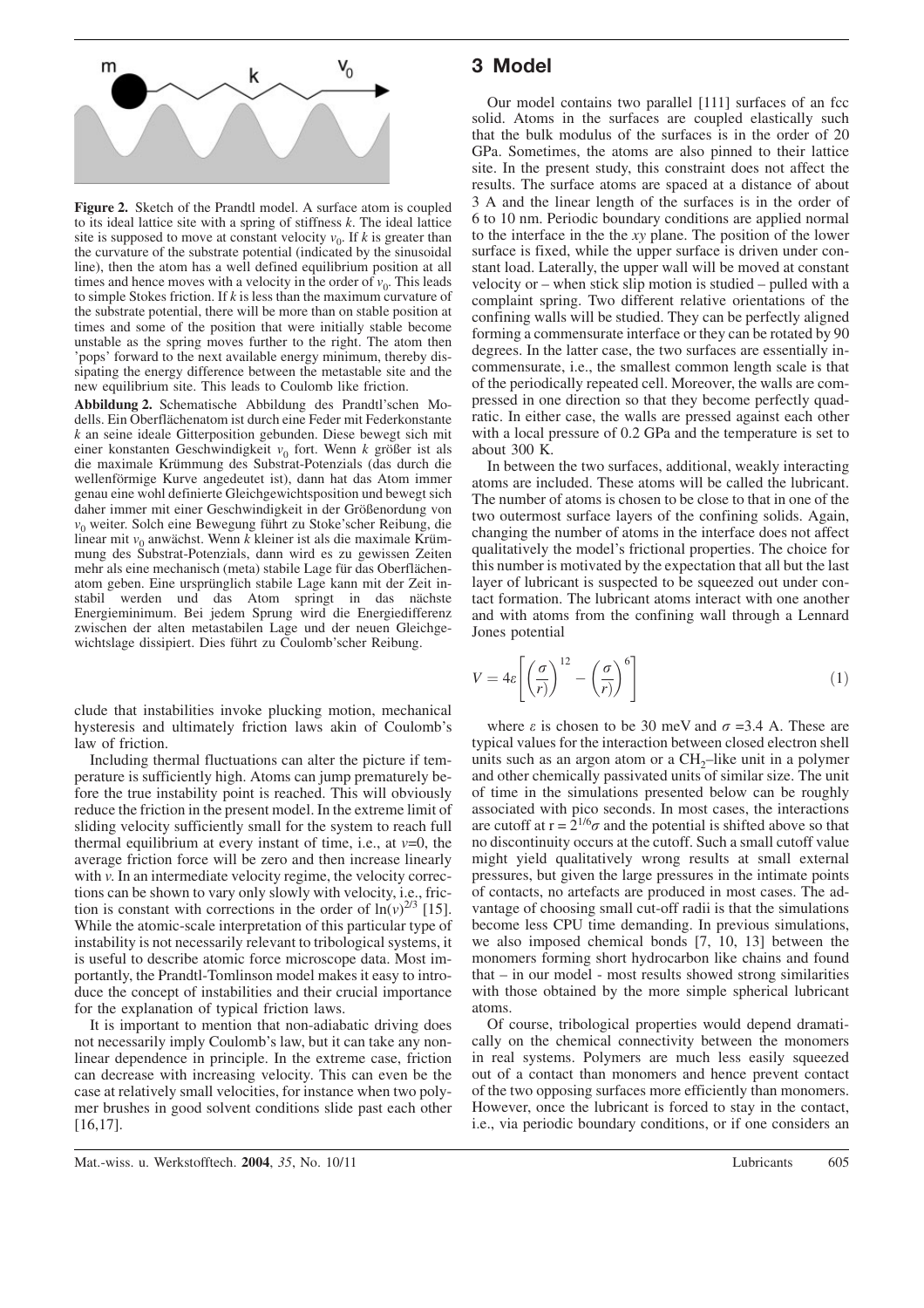area away from the contact line, this important difference between polymers and monomers becomes almost irrelevant.

In our simulations, the confining walls are allowed to deform elastically. For flat surfaces and interfaces, the effect of elastic deformation is however rather small, as the elastic modulus of solids is typically much larger than that of the lubricant. Hence to understand the energy dissipation mechanism at the nanoscale one may as well neglect elastic deformation. Only curved surfaces need a separate treatment as discussed in reference [18].

### 4 Crystalline Boundary Lubricants

While it may not be realistic to consider two commensurate (perfectly matching and oriented) walls in contact, it is instructive to consider such configurations. If lubricant atoms are confined between the two walls and if the wall atoms' and lubricant atoms' size are not too different from one another, then the confined layer will adopt the same periodicity as the walls, i.e., it will be in a crystalline state, albeit possibly one with defects. When the two commensurate confining walls are in relative lateral motion, the position of the ideal lattice sites becomes a function of the relative displacement passing through 'ideal' configuration in which the confined layer is able to form an ABC sequence such as they occur in face centred cubic solids or an ABA sequence as in hexagonal closed packed structures.

Figure 3 shows snapshots of the lubricant configuration while the two confining walls are sheared past each other. (Movies can be downloaded under the author's home page following links to research and friction. The homepage can currently be found at http://publish.uwo.ca/~mmuser/.) The left colon represents driving under constant velocity while the right-hand side shows driving with a weak spring in the stick-slip regime. The time evolution of the potential energy of the embedded system (interaction among lubricant atoms plus interactions with the walls) and the friction force on the top wall is included as well. Both sets of simulations were started from the same initial configuration, which – while having defects – were in metastable equilibrium at a zero shear stress condition at time  $t=0$ . The (outer) circles represent the positions of atoms. Information on normal and lateral forces with the top wall is included as well, i.e., the one that is coupled to the driving device. The radius of the inner circle is proportional to the load an atom carries, while the shade and orientation of the semicircles indicate the magnitude and direction of the lateral force exerted on the top wall.

Under both driving conditions, constant velocity and stick slip, one can note that he defect structure remains rather stable, even after the top wall has been moved by one or more than one lattice constant. There is some reshuffling of the defects, but even under stick slip there is no melting of the layer under the high-pressure conditions imposed in the simulations. In the case of commensurate surfaces and extreme boundary lubrication (i.e. one monolayer or less), one may argue that the system moves along easy sliding planes. Slip occurs between film and substrate and/or film and upper wall. Shearing along easy sliding planes implies that instabilities can be avoided in principle, which can be understood as follows: The energy needed to move a plane to the top of the energy barrier can be regained by having the system slide downhill to the next available potential energy minimum. This scenario is clearly borne out in the upper left graph of



Figure 3. Representation of a boundary lubricant. Left colon: Upper wall is driven at constant velocity. Right colon: Upper wall is pulled with a weak spring leading to stick slip motion. In both cases, the two confining walls (not shown explicitly) are identical and perfectly aligned. Top row: Potential energy and kinetic friction as a function of time. The straight dashed lines indicate zero. Bottom three rows: In-plane view of boundary lubricant at various instances of time. The bar labelled  $\alpha$  shows the lattice constant of the confining walls, the bottom bar  $vt$  indicates the distance moved by the top wall. The middle bar labelled  $t$  shows the position of the spring with which the upper wall is pulled (only in stick slip mode). The coding of load and lateral force is described in the text. Periodic boundary conditions are employed in the plane.

Abbildung 3. Darstellung der Grenzflächenschmierung. Linke Spalte: Die obere Wand bewegt sich mit konstanter Geschwindigkeit. Rechte Spalte: Die obere Wand wird mit einer weichen Feder gezogen, so dass der Kontakt sich im Stick-Slip Modus befindet. In beiden Spalten sind die nicht explizit dargestellten Wände identisch und perfekt orientiert. Oberste Reihe: Potenzielle Energie und kinetische Reibung als Funktion der Zeit. Die gestrichelte Linie entspricht dem Wert null. Untere drei Reihen: Aufsicht auf die Schmiermittelschicht zu verschiedenen Zeitpunkten. Der mit a gekennzeichnete Balken zeigt die Gitterkonstante der begrenzenden Festkörper an, der Balken vt zeigt die von der oberen Wand zurück gelegte Strecke an. Der mittlere mit t markierte Balken zeigt die Position der Feder an, mit der die obere Wand gezogen wird (nur im Stick-Slip Modus). Die Kodierung von normaler und lateraler Kraft ist im Text erklärt. Periodische Randbedingungen werden innerhalb der gezeigten Ebene angewendet.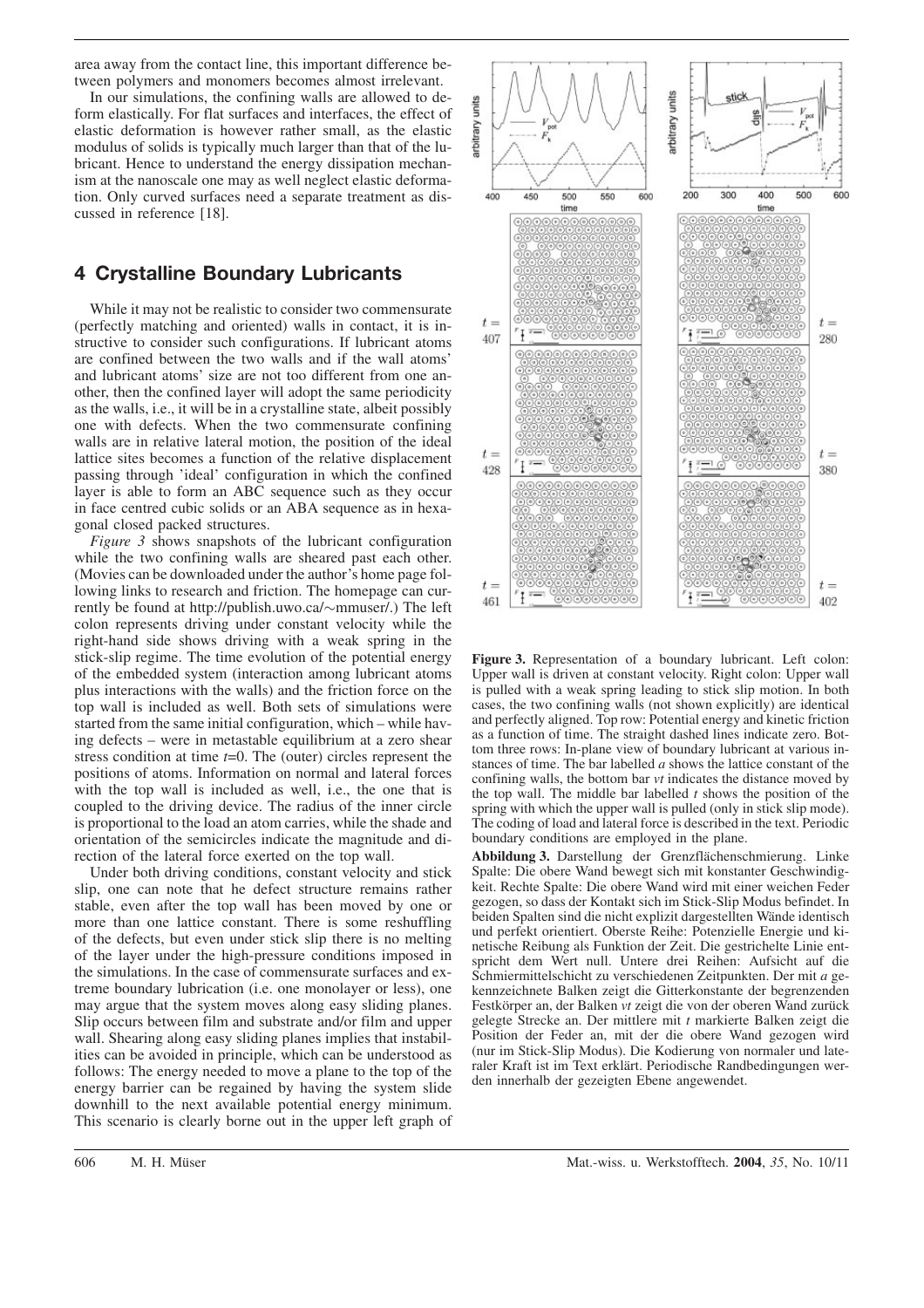figure 3, where one can see a mainly oscillatory behaviour of the lateral force around zero. This oscillatory behaviour gets lost when more layers are included between the two surfaces. The yield or creep mechanism then crosses over from easyplane sliding to a plucking dislocation motion, the latter of which includes instabilities and hence larger kinetic friction.

We return to the discussion of single or sub-monolayer lubrication of commensurate surfaces. As argued above, constant velocity sliding leads to oscillatory later forces, resulting in almost zero kinetic friction. Conversely, when the upper wall is pulled with a weak spring, the lateral force essentially always opposes sliding. The lubricant only changes its configuration significantly during the short slip phases. The defect structure changes surprisingly little during each slip, at least as long as the slip is of atomic dimension. For instance, it can be seen on the right-hand side of figure 3 that the vacancies only move about one lattice constant to the right during the slip event and also the interstitial defect barely moves during the slip event.

Finally, without showing explicit proof of the following statement here, I wish to comment that also 2-dimensional commensurate interfaces are critical points similar to their one-dimensional counterparts, which were discussed in Ref. 12. That is to say that the properties of the contact can change qualitatively if one parameter in the system is altered slightly. For instance, I analysed the trajectories of a commensurate, confined layer in the absence of interstitial defects and found that the collective dynamics (and hence the friction force) depends crucially upon whether adhesive interactions between the lubricant atoms are switched on or switched off. In the latter case, self-healing cracks appear in the lubricating film, which are not present in adhesive films. One might not have expected such a dramatic effect, as the normal pressures are relatively large and a Lennard Jones type adhesive interaction could have simply been a small local perturbation.

#### 5 Glassified Boundary Lubricants

In the last section, we considered commensurate confining walls, which can be considered atypical. Even chemically and physically identical surfaces will usually have random orientation. Therefore it is more common to have effectively incommensurate interfaces, which means that the periodicities in the both confining walls do not match along a given direction. (Strictly speaking, the ratio of the lattice constants along a direction must be irrational to be called incommensurate. However, it can be shown in a simple model that the strength of geometric interlocking vanishes exponentially fast with the common period so that most non-identical surfaces can be considered effectively incommensurate.)

For non-matching walls, the lubricant cannot satisfy the periodicity of both walls simultaneously. Therefore the structure cannot be long-range ordered. The lubricant can nevertheless get trapped into mechanically favourable sites as shown schematically in figure 1. The top view of the boundary lubricant is shown in figure 4. Unlike the previous case, there is no long-range periodicity in the confined layer and as a consequence the mechanical behaviour of the system is strikingly different.

While the commensurate layer showed oscillating forces averaging almost to zero, the incommensurate layer always opposes the externally imposed motion of the upper wall. However, the lubricant maintains many of its characteristics with time, for instance there are only few atoms changing neighbours separating the two graphs at times  $t = 250$  and t = 350. During this time span, corresponding approximately to 100ps or  $10<sup>4</sup>$  molecular dynamics steps, a fluid layer would have reconstructed significantly. While the plastic flow behaviour is borne out more clearly in movies than in static figures, one can certainly notice that the patches of high density (bottom right of the simulation cell) and the patches of low density (centre to left in the simulation cell) have moved only insignificantly during the said time period. If we simulate the same system under different conditions, i.e., at room temperature and under its own adhesive load using a large value for the cut-off radius, then density fluctuations will relax within less than 1 ps if no external load is applied.

The solid character of the contact is exhibited more strongly under stick-slip driving. The structure of the lubricant barely changes during the stick phase  $360 < t < 480$ . The analysis of atomic trajectory shows that the lubricant atoms only move by



Figure 4. Same as previous figure, however, the two confining walls are incommensurate. The atomic configurations barely change during the stick phase (see  $t = 360$  and  $t = 480$  configurations). Even during steady sliding and after slip occurs, there is a strong memory of zones of high and small lubricant density.

Abbildung 4. Gleiche Anordnung wie in voriger Abbildung. Jedoch sind diesmal die begrenzenden Oberflächen inkommensurabel. Die atomaren Konfigurationen verändern sich kaum während der Stick-Phase (siehe die Konfigurationen zu den Zeitpunkten  $t =$ 360 und  $t = 480$ ). Selbst wenn die Wände mit konstanter Geschwindigkeit gezogen werden und auch nach einer Slip Phase gibt es starke Gedächtniseffekte bzgl. der Zonen mit hoher und kleiner Schmiermitteldichte.

Mat.-wiss. u. Werkstofftech. 2004, 35, No. 10/11 Lubricants 607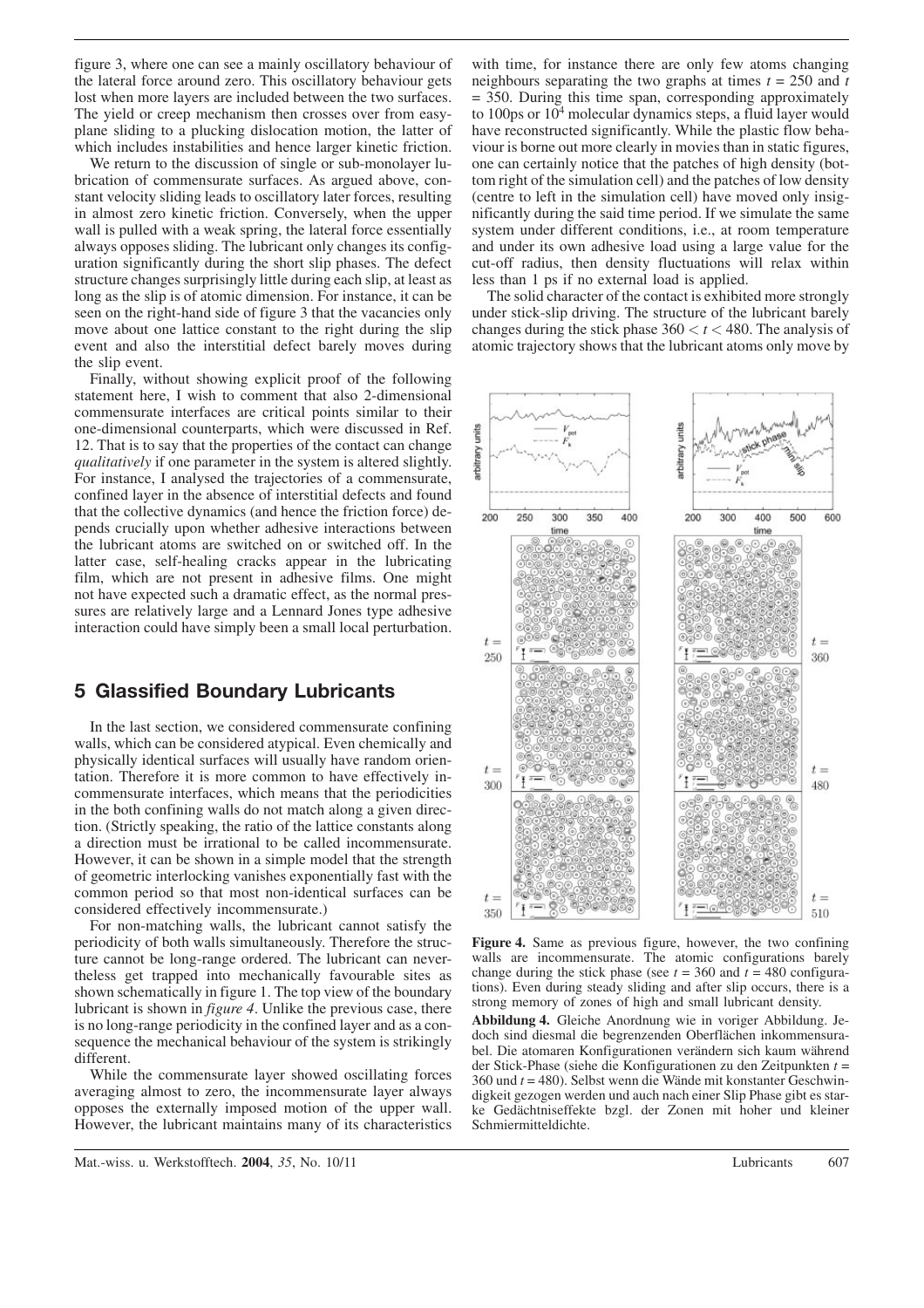typically less than half a lattice constant during the slip phase. It is therefore erroneous to think that the lubricant layer necessarily melts when the contact is in stick-slip motion. Of course, as the slip length increases, the reshuffling of the atoms will be more violent and hence the topology of the lubricant will be significantly before and after slip.

It is interesting to note that the kinetic friction under stickslip sliding is barely greater than under constant velocity sliding. In the present simulations, the main dissipation thus occurs due to micro slips within the lubricant rather than to the instabilities of the confining wall. These mini instabilities have also been discussed in Refs. [12-14]. Another interesting observation is that the characteristics of the motion does not change when the load and/or the top wall's sliding velocity is altered.

The main effect of increasing the load is to increase the lateral forces by approximately the same factor as the normal load. This means that the trajectory of mechanically stable sites is not affected very strongly when we change the load. (This last statement is only valid if a contact can be locally approximated as flat, which is a reasonable approximation for most of the contact. Exceptions are contact lines and changes in the lubricant thickness due to surface curvature from monolayer to double layer, etc.) Since the motion of the atoms is centred around the motion of the current equilibrium position, trajectories become surprisingly independent of load L and Amontons's law follows quite naturally. If we increase velocity, we also obtain similar atomic trajectories except that things now occur in fast motion. Yet, per distance slid, the same instabilities are invoked leading almost automatically to Coulomb's law of friction. In the simulations discussed in this paper, the typical persistence time of a trajectory is in the order of 100 ps, which means that if we change normal load or velocity by a factor of two, the trajectories of particles are typically very close to one another up to 100 ps. After this time period, some details of the trajectories start to deteriorate and owing to non-linearities in the interaction potentials, the detailed dynamics are starting to differ from one another even more as the sliding distance increases. Yet, the average kinetic friction does obey Amontons and Coulomb reasonably well for quite a broad parameter range in load and sliding velocity.

It is important to mention that the characteristic dynamics of the lubricant film and the velocity-dependence of friction small changes in the parameter space is barely affected by small changes in the parameter space of incommensurate surfaces. This behaviour is akin of experimental results but in stark contrast to the previous section, in which commensurate systems were considered.

# 6 Conclusions

In this paper, the motion of a boundary lubricant was analyzed in terms of molecular dynamics simulations. It was shown in agreement to previous studies [7-13] that the lubricant structure and the dynamics depend very strongly on the symmetry of the confining walls. Identical and perfectly aligned crystalline walls lead to a lubricant layer that has the same periodicity as the confining walls, i.e., it forms a crystal. Conversely, if the walls are non-matching, the intermediate layer forms a disordered structure similar to that of a glass with short-range order but with a lack of long-range order. These statements are valid at zero and non-zero shear rates.

The (topological) structure of the lubricant changes with time only slowly at sufficiently high normal pressure, even when the two confining walls are slid past each other. This means that neighbouring atoms remain neighbouring atoms for much longer times than in fluids. This observation also holds for stick-slip motion, provided the slip distance is not too large, irrespective of whether the layer is in a crystalline or in a disordered state. The degree with which defects in the lubricant film remain stable as a function of time has not been noted hitherto. The vacancy structure in commensurate layers and the area of low-density patches in disordered layers both turned out surprisingly robust. The detailed dynamical features, however, do depend dramatically on the degree of order. If the two confining walls are commensurate and all the lubricant is squeezed out but the last layer (or less), then most atoms move rather smoothly most of the time. (The movies eluded to in the main text show more details than what one can present with a few graphs.) Except for interstitial defects no significant instabilities or 'pops' (sudden, seemingly erratic jumps of certain degrees of freedom) remain absent under constant sliding conditions. Only when the upper wall is pulled with a sufficiently compliant spring does the system show stick slip motion and a kinetic friction force in the same order of magnitude as the static friction force. (This point is discussed in detail elsewhere [12,13].) In a disordered layer, friction is dominated by the sub Angstrom slips of lubricant atoms and the tribological characteristics are relative insensitive to changes in the parameters describing this model (relative orientation of the two surfaces, sliding velocity, degree of contamination, etc.).

Of course, the simulations discussed here and in papers on which this discussion is based upon does not allow a quantitative prediction for a specific system of interest. However, it probably gives a quite detailed and generic description of the processes that occur in boundary lubricant layers, irrespective of their chemical nature. It shows that Amontons's and Coulomb's laws can be valid at the nanometre scale, provided the lubricant is not completely squeezed out. Moreover, the validity of the statements made here is limited to moderate sliding velocities, say in the range of 0.01 mm/s to 10 m/s and local normal pressure below the yield of the softer solid in contact.

# Acknowledgements

This work was supported by the Natural Science and Research Council of Canada (NSERC) and Sharcnet.

#### **References**

- 1. F.P. Bowden, D. Tabor, The Friction and Lubrication of Solids, Clarendon Press, Oxford, 1986.
- 2. F. Gao, P.V. Kotvis, W.T. Tysoe, Tribol. Lett. 2003, 15, 327.
- 3. M. Scherge, D. Shakhvorostov, K. Pöhlmann, Wear (in press) An energetic approach to friction, wear, and temperature.
- 4. E. Gnecco, R, Bennewitz, E. Meyer, Phys. Rev. Lett. 2002, 88, art. no. 215501.
- 5. M.H. Müser, M. Urbakh, M.O. Robbins, Adv. Chem. Phys. 2003, 126, 187.
- 6. L. Prandtl, ZS. f. angew. Math. u. Mech. 1928, 8, 85.
- G. He, M.H. Müser, M.O. Robbins, Science 1999, 284, 1650.
- 8. M.H. Müser, M.O. Robbins, *Phys. Rev. B* 2000, 61, 2335.
- 9. M.H. Müser, L. Wenning, M.O. Robbins, Phys. Rev. Lett. 2001, 86, 1295.